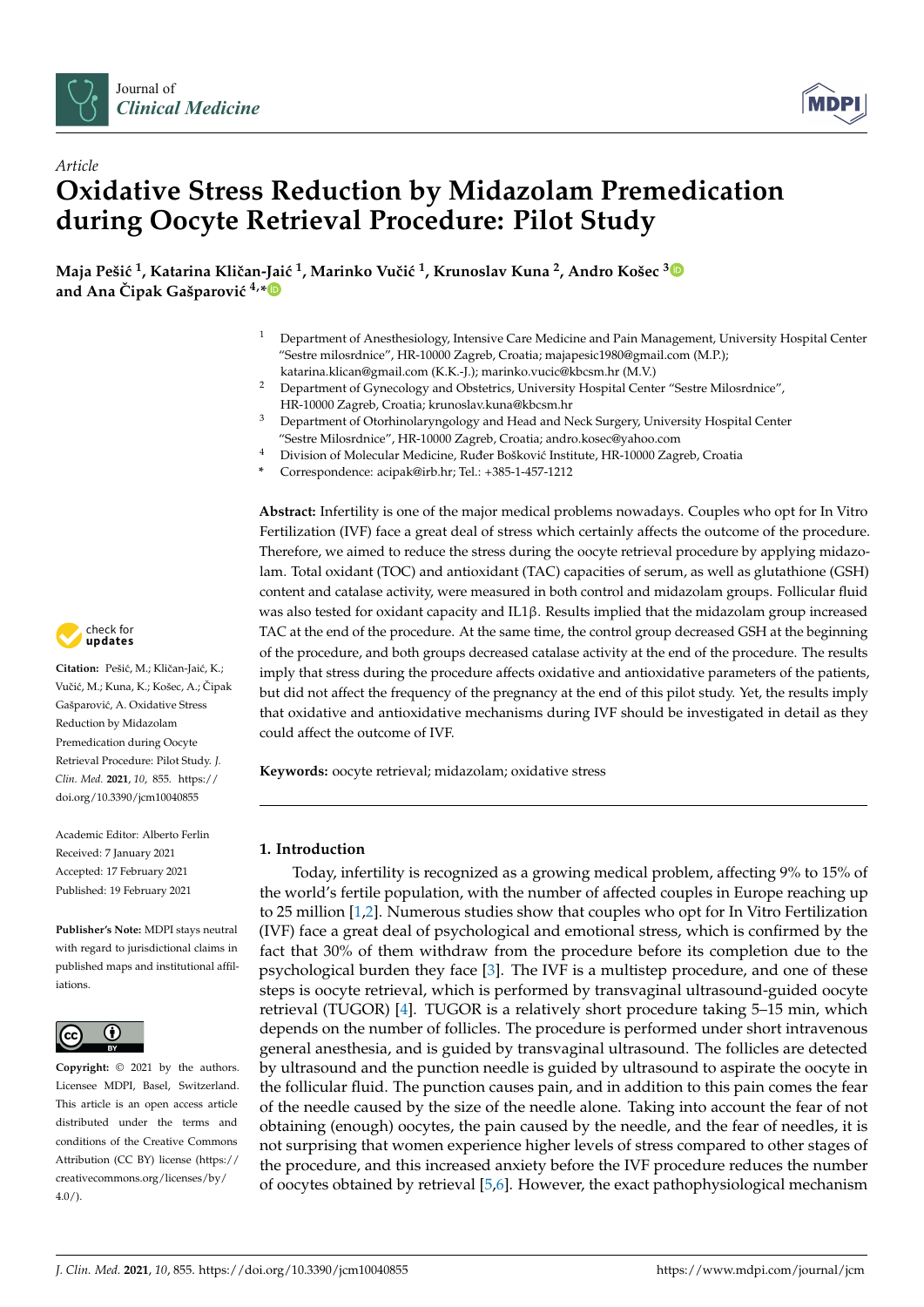by which stress affects the IVF procedure and its outcome is still unknown and is thought to involve a complex interaction of the neuroendocrine, immune, and autonomic nervous systems [\[6–](#page-7-0)[10\]](#page-7-1). Due to its complexity, involving several steps during the IVF procedure, stress markers, such as norepinephrine and cortisol, were found to be elevated in women who did not remain pregnant at the end of the procedure [\[10\]](#page-7-1). These stress markers are elevated by psychological stress and may affect the outcome [\[10](#page-7-1)[,11\]](#page-7-2). The association of low levels of noradrenaline and cortisol at the time of TUGOR has been demonstrated with a successful fertilization outcome  $[6,12]$  $[6,12]$ . This may be attributed to the uncertainty of the success of the retrieval procedure in terms of the number of oocytes obtained, but also to the nature of the procedure itself, which is painful and uncomfortable and performed under intravenous general anesthesia [\[13\]](#page-7-4). Given the short duration of the procedure, patients are administered propofol, an ultrashort-acting intravenous anesthetic, and a short-acting opioid [\[14\]](#page-7-5). Currently, it is not common for patients to be premedicated with anxiolytics immediately before TUGOR, although few studies suggest that anxiolytic premedication reduces stress levels and pain during the procedure [\[12,](#page-7-3)[14\]](#page-7-5). Premedication with midazolam, which is one of the most commonly used benzodiazepines, is a good choice for short-term daily surgical procedures, because it reduces stress and tension without causing more serious disorders of consciousness [\[12\]](#page-7-3).

Oxidative stress is a disturbed balance between oxidative and reductive processes in cell, organ and organism [\[15\]](#page-7-6). This oxidative imbalance is both the cause and consequence of many pathological conditions and mechanism by which therapies achieve their effects [\[16\]](#page-7-7). Oxidative stress significantly reduces fertility in several different ways. Numerous studies link low sperm concentration and low motility to increased oxidative stress [\[17\]](#page-7-8). Oxidative damage of spermatozoa has also been associated with poor fertilization, pregnancy loss, birth defects and poor embryonic development [\[18\]](#page-7-9). In females, oxidative stress reduces oocyte quality [\[19\]](#page-7-10) via several pathways that may include mitochondrial dysfunction, endometriosis, polycystic ovarian syndrome or premature ovarian insufficiency [\[20\]](#page-7-11). Additionally, manipulation with the gametes in vitro may increase reactive oxygen species [\[21\]](#page-7-12).

The main objective of this study was to determine whether premedication with midazolam prior to oocyte retrieval affects the oxidative stress in subjects undergoing IVF by measuring oxidative stress markers in paired samples of blood serum and follicular fluid at different time points during the procedure.

#### **2. Experimental Section**

#### *2.1. Patients and Experimental Procedure*

This research was conducted in University Hospital Center "Sestre milosrdnice". The study was approved by the Ethics Committee of UHC "Sestre milosrdnice" (EP-2258/18-3). The pilot study is registered at DRKS – German Clinical Trials Register, as a primary registry in the WHO Registry Network (Registration ID: DRKS00021657) and the ClinicalTrials.gov, ID number: NCT0416061. The procedure was explained in detail to the patients, after which the patients signed written informed consent. The total of 60 patients who underwent IVF procedure were randomized into two groups (30 patients per group): the control group and the group that received midazolam orally before the oocyte retrieval procedure. The two groups had no significant differences in clinical parameters (described in detail in the results). Blood samples from each patient were collected on admission to the hospital, before midazolam administration (time point A),  $40 \pm 5$  min after midazolam administration, immediately before intravenous anesthesia for oocyte retrieval, (time point B), and 2 h after the procedure (time point C). Blood was then stored as whole blood, or serum at −80 ◦C until analyses. Retrieval A sample of follicular fluid was also collected during the oocyte and stored at −80 ◦C until analyses. Blood sampling was adjusted to the pharmacokinetics of midazolam and was incorporated into the medical protocol for oocyte retrieval. By comparing the groups at the first time point (A), we controlled for the uniformity of the stress response. The second time point (B) indicated the way midazolam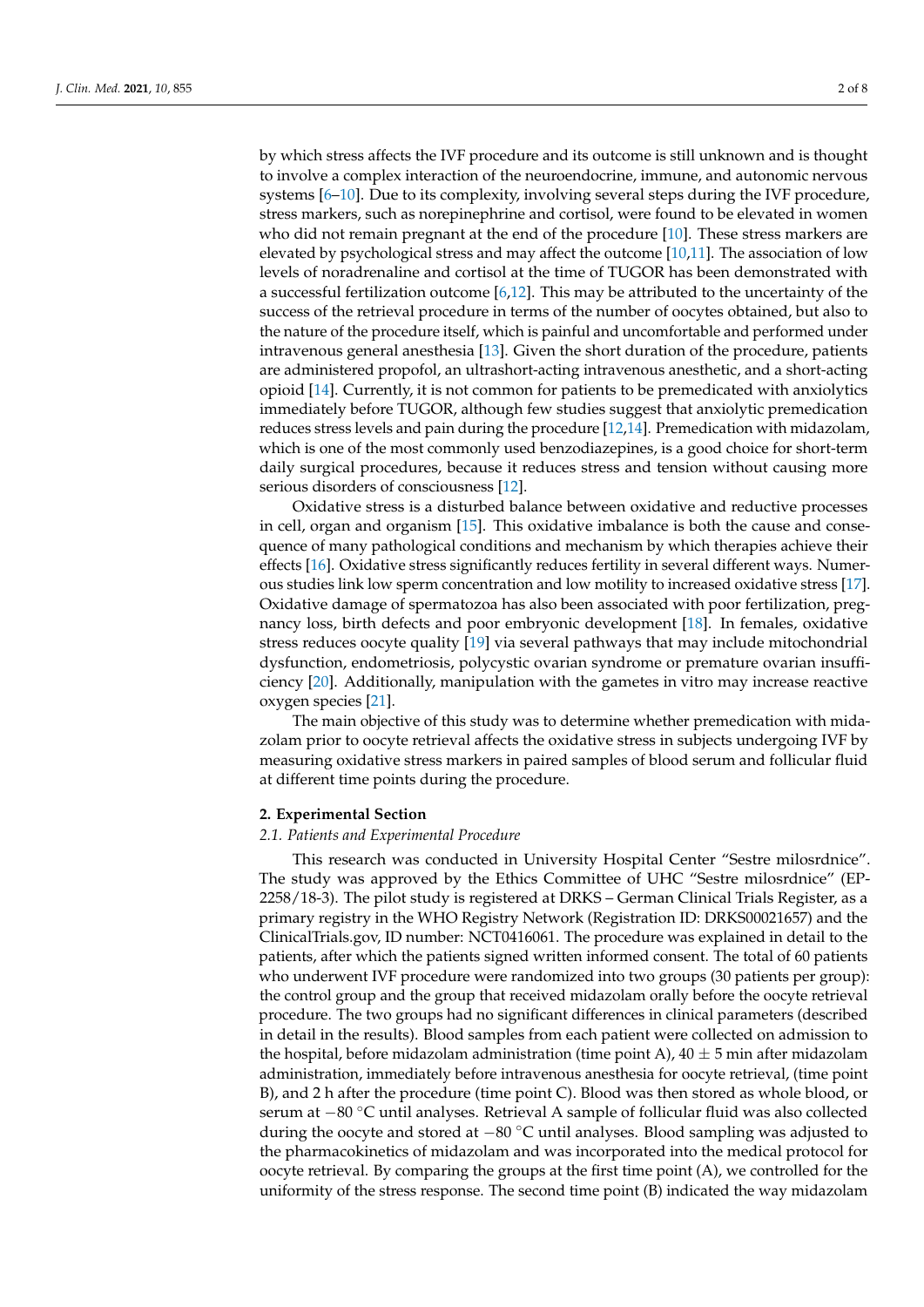affected the stress response at its maximum effective concentration. The third time point (C) indicated whether there was a residual effect on the stress response in the subjects' plasma after midazolam ceased to be active.

#### *2.2. Total Oxidative Capacity*

Total oxidative capacity (TOC) is a colorimetric assay based on the cascade reaction of peroxides in the sample (serum and follicular fluid) with peroxidase, which produces oxygen, which in turn oxidizes tetramethyl-benzidine (TMB Sigma-Aldrich, St. Louis, MO, USA) [\[22\]](#page-7-13). The last reaction results in blue colour, which turns yellow when stop solution (sulfuric acid) is added. The colour intensity is measured at 450 nm (Multiscan Ex, Thermo Scientific, Waltham, MA, USA). The TOC values are calculated from the standard curve obtained with hydrogen peroxide.

## *2.3. Total Antioxidative Capacity*

Total antioxidant capacity (TAC) is measured by a similar reaction to TOC, the serum samples are incubated with hydrogen peroxide which is removed by endogenous antioxidants. This is followed by the reaction of the remaining hydrogen peroxide with peroxidase and addition of TMB [\[22\]](#page-7-13). The reaction is stopped by sulphuric acid solution and the intensity of the yellow solution is measured at 450 nm (Multiscan Ex, Thermo Scientific, Waltham, MA, USA). The more antioxidants present in the sample, the lower the absorbance measured.

### *2.4. Total Glutathione Levels*

GSH levels were measured in whole blood lysate by the modified method by Tietze [\[23\]](#page-7-14). The reaction was performed in lysate samples and reaction mix (8 mM 5,5-dithiobis-2-nitrobenzoic acid, 0.4 Units of GSH reductase, and 0.6 mM NADPH in phosphate buffer 100 mM  $\text{NaH}_2\text{PO}_4$ , 5 mM EDTA pH 7.4). The total GSH content was detected as yellow product, 2-nitro-5-thiobenzoic acid, and measured on the plate reader at 405 nm (Multiscan Ex, Thermo Scientific, Waltham, MA, USA).

## *2.5. Catalase Activity*

Catalase activity was measured from the whole blood lysate according to the modified method by Goth [\[24\]](#page-7-15). The assay is based on the fact that catalase has one of the highest turnover numbers, and is thus the first to degrade hydrogen peroxide [\[25\]](#page-7-16). The assay is performed using 20  $\mu$ L zo, to which 65 mM  $H_2O_2$  is added to start the reaction. The reaction is left for 5 min and then stopped by adding 100 µL of 200 mM ammonium molybdate and the colour development was measured spectrophotometrically in a plate reader at 450 nm (Mlutiscan Ex, Thermo Scientific, Waltham, MA, USA). The amount of degraded  $H_2O_2$ is calculated from the standard curve (0 to 75 mM  $H_2O_2$ ). One unit of catalase activity is defined as the amount of enzyme needed for degradation of 1  $\mu$ mol of H<sub>2</sub>O<sub>2</sub>/min at 25 ◦C. Catalase activity was expressed as units per milligram of proteins in the cell lysate  $(U^*mg^{-1}).$ 

## *2.6. Statistical Analyses*

Statistical analyses were performed using Prism GraphPad 8.0 software (GraphPad software, San Diego, CA, USA), and the methods used were Student's *t*-test for significance between the two groups and Fisher's exact test was used to analyze the differences between hormonal status and positive outcome of IVF. Values of *p* lower than 0.05 were considered as statistically different.

#### **3. Results**

# *3.1. Patients*

As patients were randomly assigned to each group, the two groups were analysed for possible differences in age, hormonal status (estradiol, progesterone and testos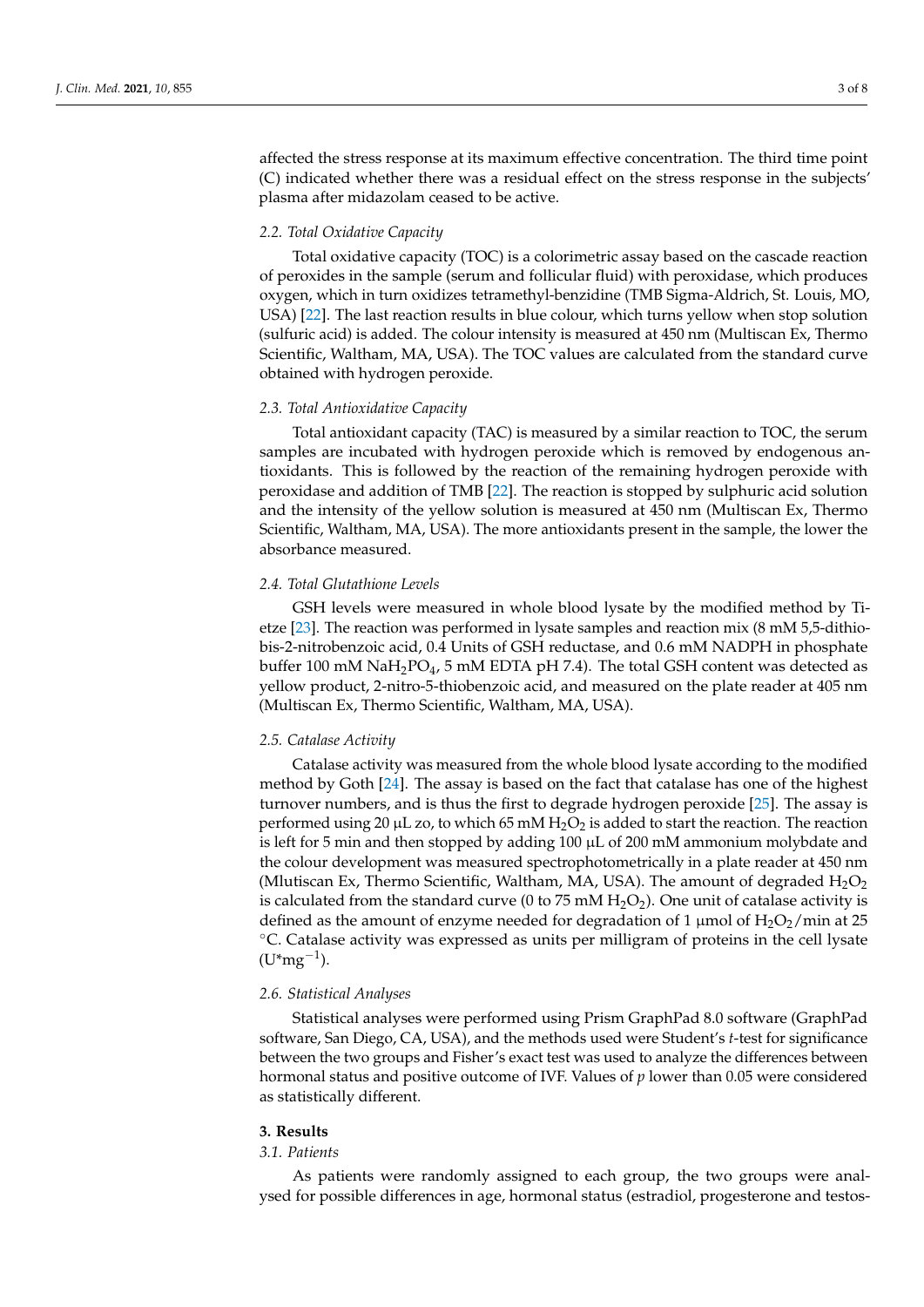terone, dehidroxyepiandrostendione-sulfate, thyrotropin, anti-Müllerian hormone, folliclestimulating hormone, luteinizing hormone, and prolactin), and body mass index (BMI). The two groups showed no significant difference in any of the monitored parameters (Table [1\)](#page-3-0).

|  |  | Table 1. Patients' hormonal status. |  |
|--|--|-------------------------------------|--|
|--|--|-------------------------------------|--|

<span id="page-3-0"></span>

| Parameter                          | <b>Control Group</b> | Midazolam Group      | $x^2$ , $p$              |
|------------------------------------|----------------------|----------------------|--------------------------|
| Estradiol                          | $H = 3 N = 23 L = 1$ | $H = 5 N = 23 L = 3$ | 1.230; 0.541             |
| Progesterone                       | $H = 0 N = 10 L = 9$ | $H = 2 N = 10 L = 8$ | 2.035; 0.362             |
| Testosterone                       | $H = 0 N = 21 L = 0$ | $H = 1 N = 26 L = 0$ | 0.794; 0.891             |
| Dehidroxyepiandrostendione-sulfate | $H = 1 N = 16 L = 0$ | $H = 2 N = 17 L = 0$ | 0.253; 0.503             |
| thyrotropin                        | $H = 0 N = 24 L = 0$ | $H = 0 N = 22 L = 0$ |                          |
| anti-Müllerian hormone             | $H = 0 N = 23 L = 0$ | $H = 0 N = 26 L = 0$ | $\overline{\phantom{0}}$ |
| follicle-stimulating hormone       | $H = 0 N = 24 L = 0$ | $H = 0 N = 26 L = 0$ |                          |
| luteinizing hormone                | $H = 4 N = 21 L = 0$ | $H = 0 N = 27 L = 0$ | 4.680; 0.030             |
| Prolactin                          | $H = 3 N = 16 L = 2$ | $H = 5 N = 17 L = 2$ | 0.332; 0.847             |
| BMI                                | $H = 4 N = 23 L = 2$ | $H = 9 N = 21 L = 1$ | 2.281, 0.319             |

H: number of patients with values above the normal range; N: number of patients with values within the normal range; L: number of patients with values bellow the normal range.

# *3.2. Total Oxidant and Antioxidant Capacities*

Total oxidant capacity (TOC) was measured in serum and in follicular fluid at threetime points in both groups. There were no significant differences between the control group and the midazolam group at any of the observed time points in the serum and follicular fluid samples (Figure [1\)](#page-3-1).

<span id="page-3-1"></span>





collected at the acceptance to hospital (time point A), prior to oocyte retrieval (time point B), and 2 h after the procedure (time point C). Values represent mean  $\pm$  SE; \*\*  $p$  < 0.01. TOC, total oxidant capacity; TAC, total antioxidant capacity. **Figure 1.** Oxidant and antioxidant capacities in blood serum and follicular fluid. Blood samples of each patient were

> *3.3. GSH Lev[els](#page-3-1) and Catalase Activity*  groups (Figure 1), whereas for follicular fluid, TAC could not be measured due to very highTotal antioxidant capacity (TAC) was measured in serum at three time points in both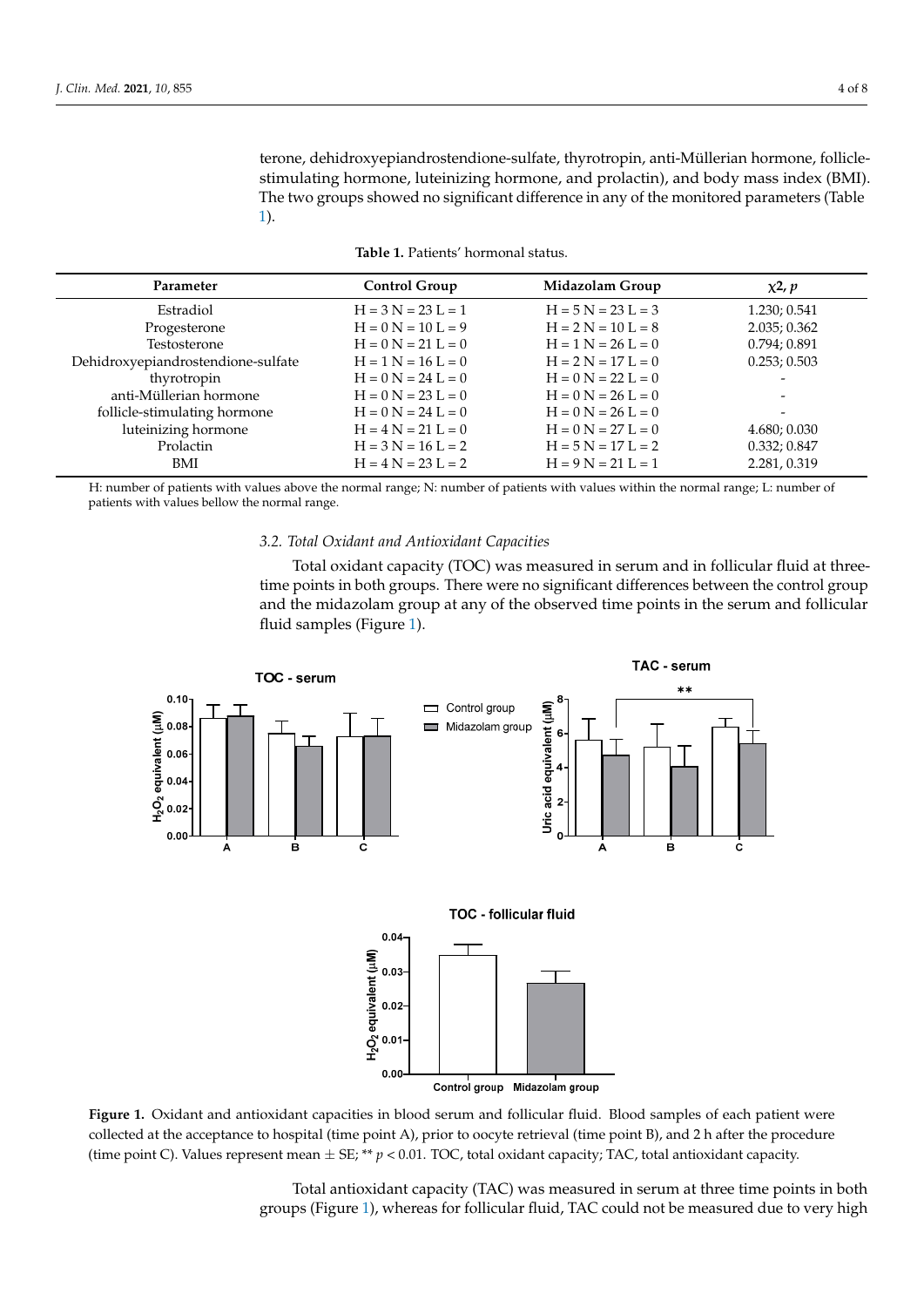TAC levels. A statistical difference was found for the third time point (C) compared to the initial time point (A) ( $p = 0.0072$ ). However, there was no significant difference between control and midazolam groups in serum.

## *3.3. GSH Levels and Catalase Activity*

Total glutathione measured in serum at three time points in both groups showed a statistically significant decrease at time point B in serum samples of the control group compared to time point A  $(p = 0.04)$ . GSH levels at all time points in the control group were not significantly different compared to the midazolam group (Figure [2\)](#page-4-0).

<span id="page-4-0"></span>

patient were collected at the acceptance to hospital (time point A), prior to oocyte retrieval (time point B), and 2 h after the procedure (time point C). Values represent mean  $\pm$  SE;  $*$   $p$  < 0.05. **Figure 2.** Levels of GSH and catalase activity in whole blood and levels of ILβ in the follicular fluid. Blood samples of each

points in both groups showed a statistically significant decrease at time point C in serum samples from both groups when correlated with time point A of the respective group  $(p = 0.04)$ . Similar to GSH, catalase activities at all time points in the control group were not significantly different from those in the midazolam group (Figure 2). Catalase activity measured in whole blood samples for both groups at three time

Interleukin 1β was measured in the follicular fluid of both groups, and there was no  ${\rm significant\,\,difference\,\,between\,\,the\,\,two\,\,groups}$  (Figure [2\)](#page-4-0).

# the differences in hormonal parameters between pregnancies in the control and midazo-*3.4. Positive Outcome—Follow-Up* lam groups and found no significant difference (Table 2).

followed due to incomplete sampling or decision to leave the study. Of the total number midazolam group. When the distribution frequencies were analysed, the exact Fischer's test **N = 8 N = 3 χ2,** *<sup>p</sup>* showed no difference between control and midazolam groups. Again, we have analysed the differences in hormonal parameters between pregnancies in the control and midazolam groups and found no significant difference (Table 2). The follow-up rate at the end of the study period was 89%, with 8 patients not of pregnancies  $(11/60)$ ,  $8/30$   $(27%)$  were in the control group and  $3/30$   $(10%)$  were in the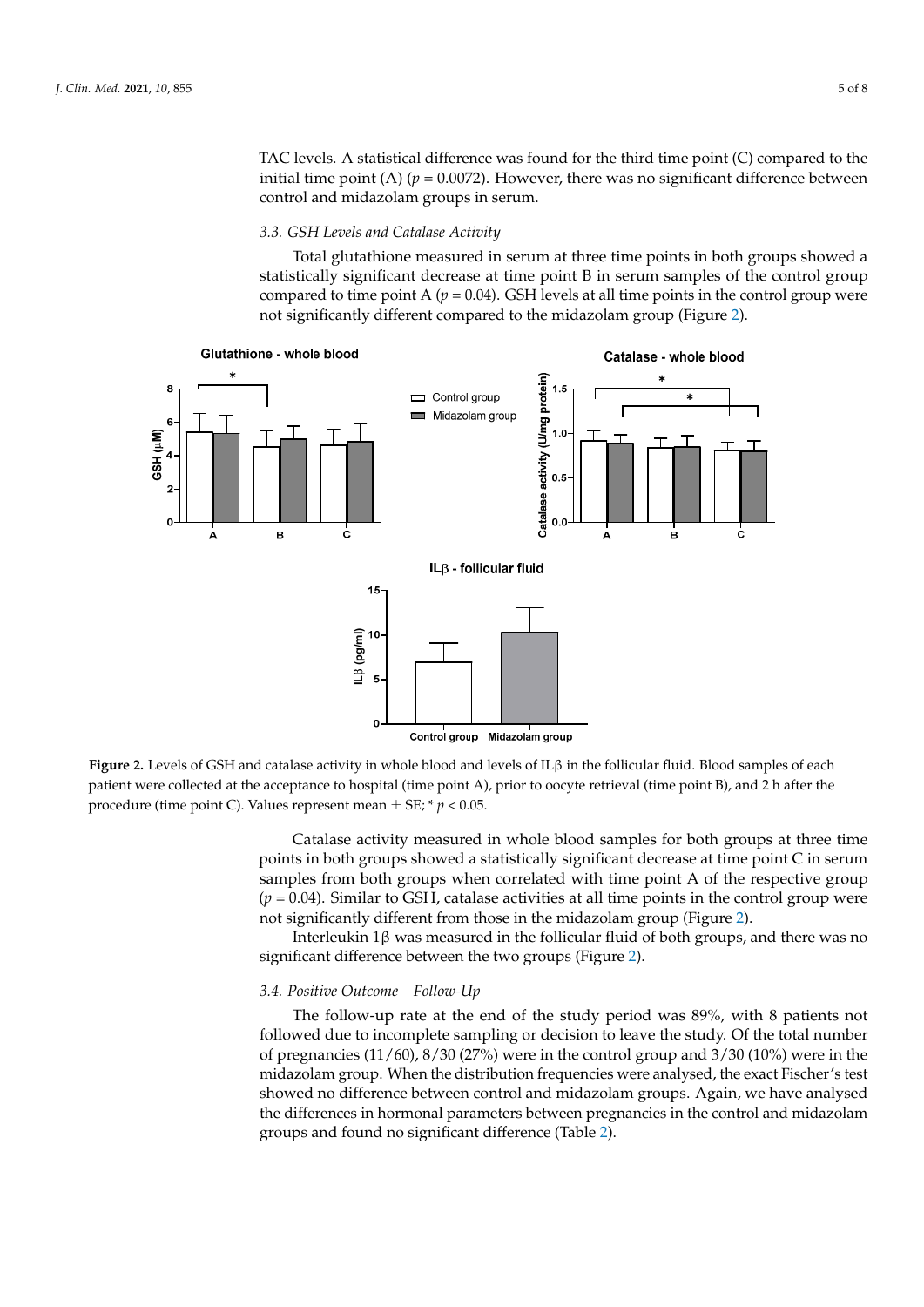<span id="page-5-0"></span>

| Parameter for                      | <b>Control Group</b><br>$N = 8$ | Midazolam Group<br>$N = 3$ | $x^2$ , $p$   |
|------------------------------------|---------------------------------|----------------------------|---------------|
| Estradiol                          | $H = 1 N = 4 L = 0$             | $H = 0 N = 3 L = 0$        | 0.686; 0.408  |
| Progesterone                       | $H = 0 N = 1 L = 1$             | $H = 0 N = 2 L = 1$        |               |
| Testosterone                       | $H = 0 N = 3 L = 0$             | $H = 0 N = 2 L = 0$        |               |
| Dehidroxyepiandrostendione-sulfate | $H = 1 N = 2 L = 0$             | $H = 0 N = 2 L = 0$        | 0.833; 0.361  |
| thyrotropin                        | $H = 0 N = 4 L = 0$             | $H = 0 N = 3 L = 0$        |               |
| anti-Müllerian hormone             | $H = 3 N = 1 L = 0$             | $H = 1 N = 1 L = 0$        | 0.375; 0.540  |
| follicle-stimulating hormone       | $H = 0 N = 5 L = 0$             | $H = 0 N = 3 L = 0$        |               |
| luteinizing hormone                | $H = 1 N = 4 L = 0$             | $H = 0 N = 3 L = 0$        | 0.686; 0.408  |
| Prolactin                          | $H = 1 N = 1 L = 0$             | $H = 0 N = 3 L = 0$        | 1.875; 0.171  |
| BMI                                | $H = 2 N = 4 L = 2$             | $H = 1 N = 2 L = 0$        | 0.000; >0.999 |

**Table 2.** Hormonal status of pregnant patients.

H: number of patients with values above the normal range; N: number of patients with values within the normal range; L: number of patients with values bellow the normal range.

## **4. Discussion**

In order to attribute the observed differences to midazolam administration, we first eliminated possible sources of bias by ensuring that midazolam administration was the only different intervention between the groups studied. The random selection revealed no statistically significant differences between the two groups in factors shown to influence the outcome of the procedure. We hypothesized that the anxiolytic and sedative effects of midazolam would reduce systemic stress during oocyte retrieval in IVF. A reduction in systemic stress would then produce a measurable difference in markers of oxidative stress in patients' serum and follicular fluid, and thus have a potential beneficial effect on the outcome of IVF. To date, no studies have investigated the effect of premedication in IVF procedures, making a comparative analysis of our results difficult.

Oxidative stress is a shift of equilibrium in oxidation-reduction processes toward oxidation [\[26\]](#page-7-17). To prevent damage to proteins, lipids, DNA, and RNA by oxidative stress, cells activate systems of enzymatic and non-enzymatic defense mechanisms. It has been found that oxidative stress can damage oocytes and may impair their fertility capacity. Moreover, overproduction of ROS has a significant negative impact on the IVF success [\[27\]](#page-7-18). Recent studies on the pathological characteristics of endometriosis have found that oxidative stress promotes the implantation of ectopic endometrium, and ectopic endometrium produces ROS, thereby creating a vicious cycle that promotes the spread of endometriosis and enhancing infertility in women [\[28\]](#page-7-19). ROS production in the healthy organism is in balance with its antioxidant system, the aim was to study oxidative and antioxidant parameters of subjects undergoing oocyte aspiration.

Midazolam, as a benzodiazepine drug, reduces neuronal excitability by increasing the efficiency of the brain neurotransmitter gamma-aminobutyric acid (GABA) and thereby reducing anxiety and sedation [\[12\]](#page-7-3). Our hypothesis was that administration of midazolam would result in lower TOC and increased TAC in patients' serum compared to the control group. The primary outcome is the effect of midazolam on the stress markers during the procedure. There is a decreasing trend in total plasma peroxides in both groups, but it was not statistically significant. We can conclude that administration of midazolam had no effect on total peroxides level. TAC showed a different pattern. While at the first time point in the control group, no significance was observed between the first and third time point. Analysis of TOC in follicular fluid showed that the midazolam group had lower TOC compared to the control group, though not statistically significant. In the serum of the patients, glutathione was monitored as one of the most important components of the antioxidative system. The control group showed a statistically significant decrease in plasma glutathione levels at the second time point. In contrast, there was no statistically significant decrease in plasma glutathione levels in the midazolam group. The results of the glutathione analysis suggest that the control group had increased glutathione consumption, as a measure of stress compensation. Previous work showed that total glutathione levels in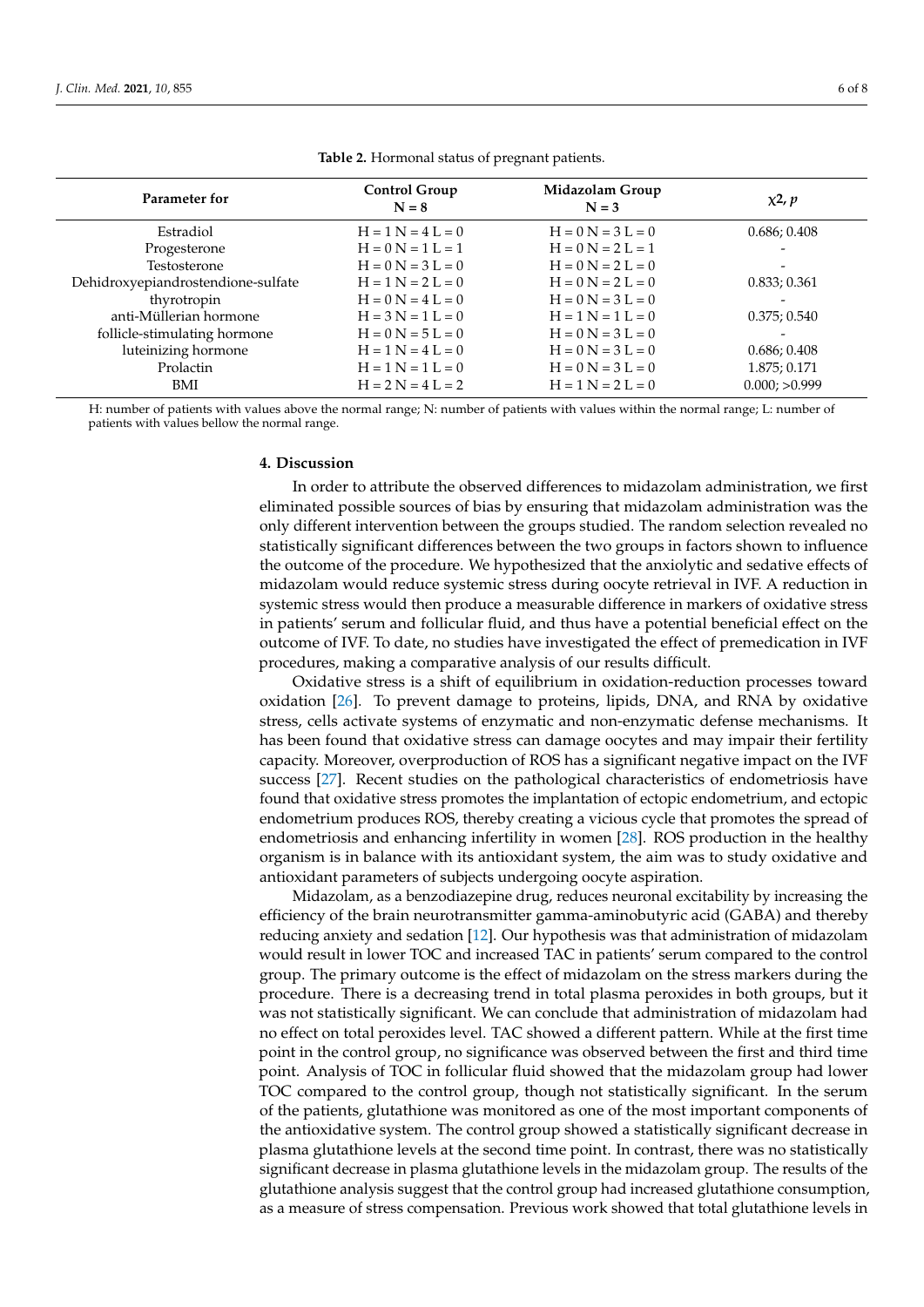follicular fluid were lower in patients with low fertility rates [\[29\]](#page-7-20). The work also showed that lipid peroxidase and TAC levels in the follicular fluid were positively correlated with pregnancy rates [\[30\]](#page-7-21). Catalase, an important antioxidative enzyme, decreased statistically significantly at the third time point in both groups. However, by comparison, no statistically significant difference was found between the groups.

Data suggest that the immune status contributes greatly to fertility and that, in IVF, follicular fluid immune status contributes significantly to the success of the procedure [\[31\]](#page-7-22). Therefore, IL1β was used as a marker of immunological activity in the patients' follicular fluid. IL1 $\beta$  is an important mediator of the inflammatory response. It primarily promotes the proliferation and differentiation of inflammatory cells and is thought to influence hypersensitivity in the inflammatory response [\[31\]](#page-7-22). There is an immune theory that ovulation is actually an immune response, and IL1β has been shown to participate in ovulation induction by facilitating follicular rupture [\[32\]](#page-7-23). Lower ILβ levels have been associated with infertility, which could be further related to follicular damage [\[33\]](#page-7-24). An analysis of the obtained results of the levels of IL1β in follicular fluid of the patients showed that the midazolam group had higher IL1β levels compared to the control group, although not statistically significant.

The results showed a consistent trend of stress markers reduction in serum, whole blood, and follicular fluid, but are not equivocal and do not confirm either positive or negative effects of midazolam at the biochemical level or at the level of a positive outcome of the IVF procedure.

Our study is a pilot study conducted on a small number of patients, with an even smaller number of positive outcomes. We aimed here to compare the standard treatment with a novel approach based on a possible additive effect of midazolam premedication. In addition, due to a limited number of patients, it was difficult to confirm with certainty the statistical trends observed. This study points to the need to investigate the effects of axiolysis during IVF on the outcome of this procedure. This is of importance, especially since patients may use anxiolytics either by themselves or by advice of their MD.

**Author Contributions:** Conceptualization, M.P. and A.C.G.; methodology, M.P. and K.K.-J.; data ˇ curation, M.V.; investigation, K.K., A.K.; writing—original draft preparation, M.P. and A.K.; formal analysis, M.P.; writing—review and editing, K.K., K.K.-J., A.C.G. and M.V.; visualization, M.V.; supervision, A.C.G. All authors have read and agreed to the published version of the manuscript.

**Funding:** This research received no external funding.

**Institutional Review Board Statement:** The study was approved by Ethics Committee of UHC "Sestre milosrdnice", approval number: EP-2258/18-3.

**Informed Consent Statement:** Informed consent was obtained from all subjects involved in the study.

**Data Availability Statement:** The data presented in this study are available on request from the corresponding author. The data are not publicly available to due to privacy reasons.

**Conflicts of Interest:** The authors declare no conflict of interest.

#### **References**

- <span id="page-6-0"></span>1. Boivin, J.; Bunting, L.; Collins, J.A.; Nygren, K.G. International estimates of infertility prevalence and treatment-seeking: Potential need and demand for infertility medical care. *Hum. Reprod.* **2007**, *22*, 1506–1512. [\[CrossRef\]](http://doi.org/10.1093/humrep/dem046)
- <span id="page-6-1"></span>2. Amato, P.; Daar, J.; Francis, L.; Klipstein, S.; Ball, D.; Rinaudo, P.; Rajovic, A.; Palmore, M.; Tipton, S.; Coutifaris, C.; et al. Ethics in embryo research: A position statement by the ASRM Ethics in Embryo Research Task Force and the ASRM Ethics Committee. *Fertil. Steril.* **2020**, *113*, 270–294. [\[CrossRef\]](http://doi.org/10.1016/j.fertnstert.2019.10.012) [\[PubMed\]](http://www.ncbi.nlm.nih.gov/pubmed/32106974)
- <span id="page-6-2"></span>3. Boivin, J.; Griffiths, E.; Venetis, C.A. Emotional distress in infertile women and failure of assisted reproductive technologies: Meta-analysis of prospective psychosocial studies. *BMJ* **2011**, *342*, d223. [\[CrossRef\]](http://doi.org/10.1136/bmj.d223) [\[PubMed\]](http://www.ncbi.nlm.nih.gov/pubmed/21345903)
- <span id="page-6-3"></span>4. D'Angelo, A.; Panayotidis, C.; Amso, N.; Marci, R.; Matorras, R.; Onofriescu, M.; Turp, A.B.; Vandekerckhove, F.; Veleva, Z.; Vermeulen, N.; et al. Recommendations for good practice in ultrasound: Oocyte pick up. *Hum. Reprod. Open* **2019**, *2019*, hoz025. [\[PubMed\]](http://www.ncbi.nlm.nih.gov/pubmed/31844683)
- <span id="page-6-4"></span>5. Klonoff-Cohen, H.; Chu, E.; Natarajan, L.; Sieber, W. A prospective study of stress among women undergoing in vitro fertilization or gamete intrafallopian transfer. *Fertil. Steril.* **2001**, *76*, 675–687. [\[CrossRef\]](http://doi.org/10.1016/S0015-0282(01)02008-8)